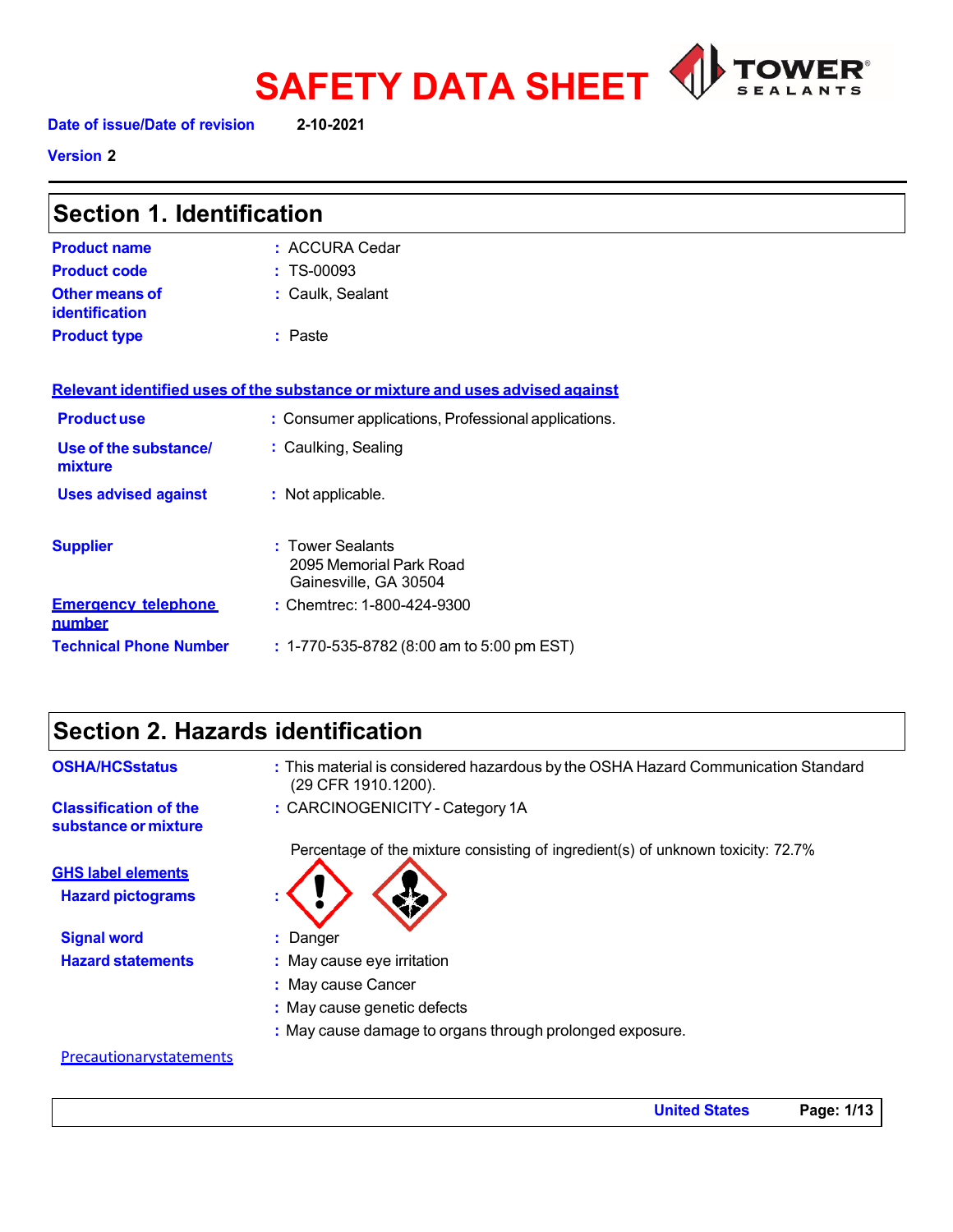**Product name ACCURA Cedar**

## **Section 2. Hazards identification**

| <b>General</b>                             | : Read label before use. Keep out of reach of children. If medical advice is needed,<br>have product container or label at hand.                                                                                                                                                                                                                                 |
|--------------------------------------------|------------------------------------------------------------------------------------------------------------------------------------------------------------------------------------------------------------------------------------------------------------------------------------------------------------------------------------------------------------------|
| <b>Prevention</b>                          | : Obtain special instructions before use. Do not handle until all safety precautions have<br>been read and understood. Use personal protective equipment as required.                                                                                                                                                                                            |
| <b>Response</b>                            | : IF exposed or concerned: Get medical attention.                                                                                                                                                                                                                                                                                                                |
| <b>Storage</b>                             | : Store locked up.                                                                                                                                                                                                                                                                                                                                               |
| <b>Disposal</b>                            | : Dispose of contents and container in accordance with all local, regional, national and<br>international regulations.                                                                                                                                                                                                                                           |
| <b>Supplementallabel</b><br>elements       | : Sanding and grinding dusts may be harmful if inhaled. This product contains Crystalline<br>Silica which can cause lung cancer or silicosis. The risk of cancer depends on the<br>duration and level of exposure to dust from sanding surfaces or mist from spray<br>applications. Since this product is not meant to be sanded or sprayed, risk of exposure is |
| <b>Hazards not otherwise</b><br>classified | considered low. Avoid contact with skin and clothing. Wash thoroughly after handling.<br>Emits toxic fumes when heated.                                                                                                                                                                                                                                          |
|                                            | : None known.                                                                                                                                                                                                                                                                                                                                                    |

# **Section 3. Composition/information on ingredients**

| <b>Substance/mixture</b> | : Mixture      |
|--------------------------|----------------|
| <b>Product name</b>      | : ACCURA Cedar |

| Ingredientname                                      | $\frac{9}{6}$ | <b>CAS number</b> |
|-----------------------------------------------------|---------------|-------------------|
| Limestone                                           | $30 - 60$     | 1317-65-3         |
| Acetaldehyde                                        | $ 0.1 - 1$    | 75-07-0           |
| Vinyl Acetate                                       | $0.1 - 1$     | 108-05-4          |
| Crystalline Silica, respirable powder (<10 microns) | $0.1 - 1$     | 14808-60-7        |
| Umber                                               | $0.1 - 1$     | 12713-03-0        |
| <b>Ethylene Glycol</b>                              | $0.5 - 1.5$   | $107 - 21 - 1$    |

SUB codes represent substances without registered CAS Numbers.

Any concentration shown as a range is to protect confidentiality or is due to batch variation.

There are no additional ingredients present which, within the current knowledge of the supplier and in the **concentrations applicable, are classified as hazardous to health or the environment and hence require reporting in this section.**

**Occupational exposure limits, if available, are listed in Section 8.**

# **Section 4. First aid measures**

If ingestion, irritation, any type of overexposure or symptoms of overexposure occur during or persists after use of this product, contact a POISON CONTROL CENTER, EMERGENCY ROOM OR PHYSICIAN immediately; have Safety Data Sheet information available. Never give anything by mouth to an unconscious or convulsing person. **Description of necessary first aid measures**

| <b>Skin contact</b> | personnel.<br>: Remove contaminated clothing and shoes. Wash skin thoroughly with soap and water                                                                                         |
|---------------------|------------------------------------------------------------------------------------------------------------------------------------------------------------------------------------------|
| <b>Inhalation</b>   | : Remove to fresh air. Keep person warm and at rest. If not breathing, if breathing is<br>irregular or if respiratory arrest occurs, provide artificial respiration or oxygen by trained |
| <b>Eye contact</b>  | : Check for and remove any contact lenses. Immediately flush eyes with running water for<br>at least 15 minutes, keeping eyelids open. Seek immediate medical attention.                 |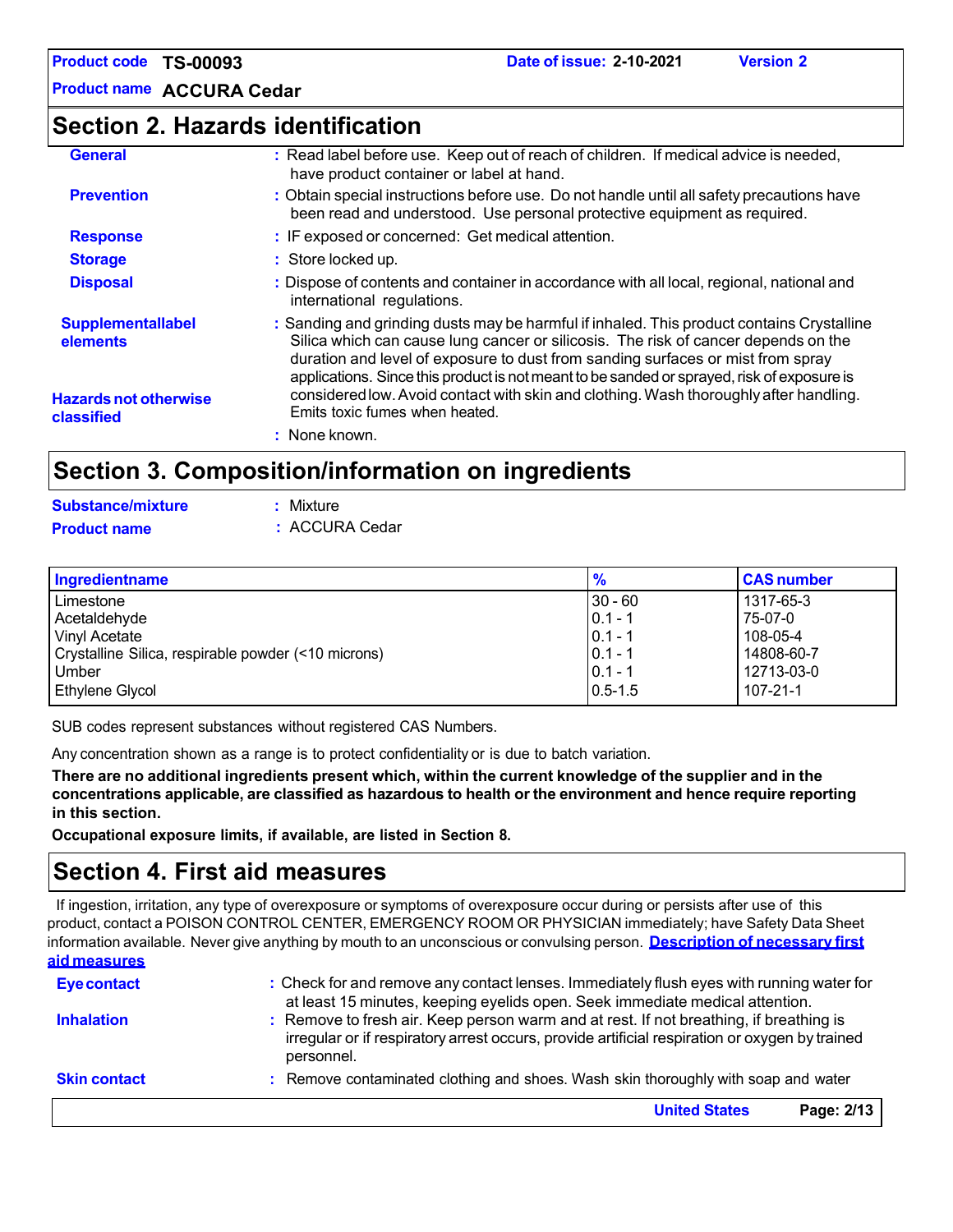| <b>Product code</b> | <b>TS-00093</b> |
|---------------------|-----------------|
|---------------------|-----------------|

## **Section 4. First aid measures**

| <b>Ingestion</b> |  |
|------------------|--|
|                  |  |

or use recognized skin cleanser. Do NOT use solvents or thinners. **If swallowed, seek medical advice immediately and show this container or label. Keep** 

person warm and at rest. Do NOT induce vomiting.

## **Most important symptoms/effects, acute and delayed**

| <b>Potential acute health effects</b>    |                                                                                                                                                              |
|------------------------------------------|--------------------------------------------------------------------------------------------------------------------------------------------------------------|
| <b>Eye contact</b>                       | : Direct contact may cause slight to moderate irritation                                                                                                     |
| <b>Inhalation</b><br><b>Skin contact</b> | May cause slight irritation to respiratory passages – headache – dizziness.<br>May cause allergic skin reactions and / or central nervous system depression. |
| <b>Ingestion</b>                         | : No known significant effects or critical hazards. Low ingestion hazard                                                                                     |
| Over-exposure signs/symptoms             |                                                                                                                                                              |
| Eye contact                              | : No specific data.                                                                                                                                          |
| <b>Inhalation</b>                        | : No specific data.                                                                                                                                          |
| <b>Skin contact</b>                      | $:$ No specific data.                                                                                                                                        |
| <b>Ingestion</b>                         | $:$ No specific data.                                                                                                                                        |

| <u>Muuduvii vi Millieulate Meurcal attentivii anu special treatment neeueu. Milecessarv</u> |                                                                                                                                                                                                                                                                                                                                                                                                                 |
|---------------------------------------------------------------------------------------------|-----------------------------------------------------------------------------------------------------------------------------------------------------------------------------------------------------------------------------------------------------------------------------------------------------------------------------------------------------------------------------------------------------------------|
| <b>Notes to physician</b>                                                                   | : Treat symptomatically. Contact poison treatment specialist immediately if large<br>quantities have been ingested or inhaled.                                                                                                                                                                                                                                                                                  |
| <b>Specifictreatments</b>                                                                   | : No specific treatment.                                                                                                                                                                                                                                                                                                                                                                                        |
| <b>Protection of first-aiders</b>                                                           | : No action shall be taken involving any personal risk or without suitable training. If it is<br>suspected that fumes are still present, the rescuer should wear an appropriate mask or<br>self-contained breathing apparatus. It may be dangerous to the person providing aid to<br>give mouth-to-mouth resuscitation. Wash contaminated clothing thoroughly with water<br>before removing it, or wear gloves. |

**See toxicological information (Section 11)**

#### **Extinguishingmedia Suitableextinguishing media Unsuitable extinguishing media :** Use an extinguishing agent suitable for the surrounding fire. **:** None known. **Specifichazards arising from the chemical Hazardousthermal decomposition products :** In a fire or if heated, a pressure increase will occur and the container may burst. This material is harmful to aquatic life. Fire water contaminated with this material must be contained and prevented from being discharged to any waterway, sewer or drain. **:** Decomposition products may include the following materials: carbondioxide carbon monoxide metal oxide/oxides **Section 5. Fire-fighting measures**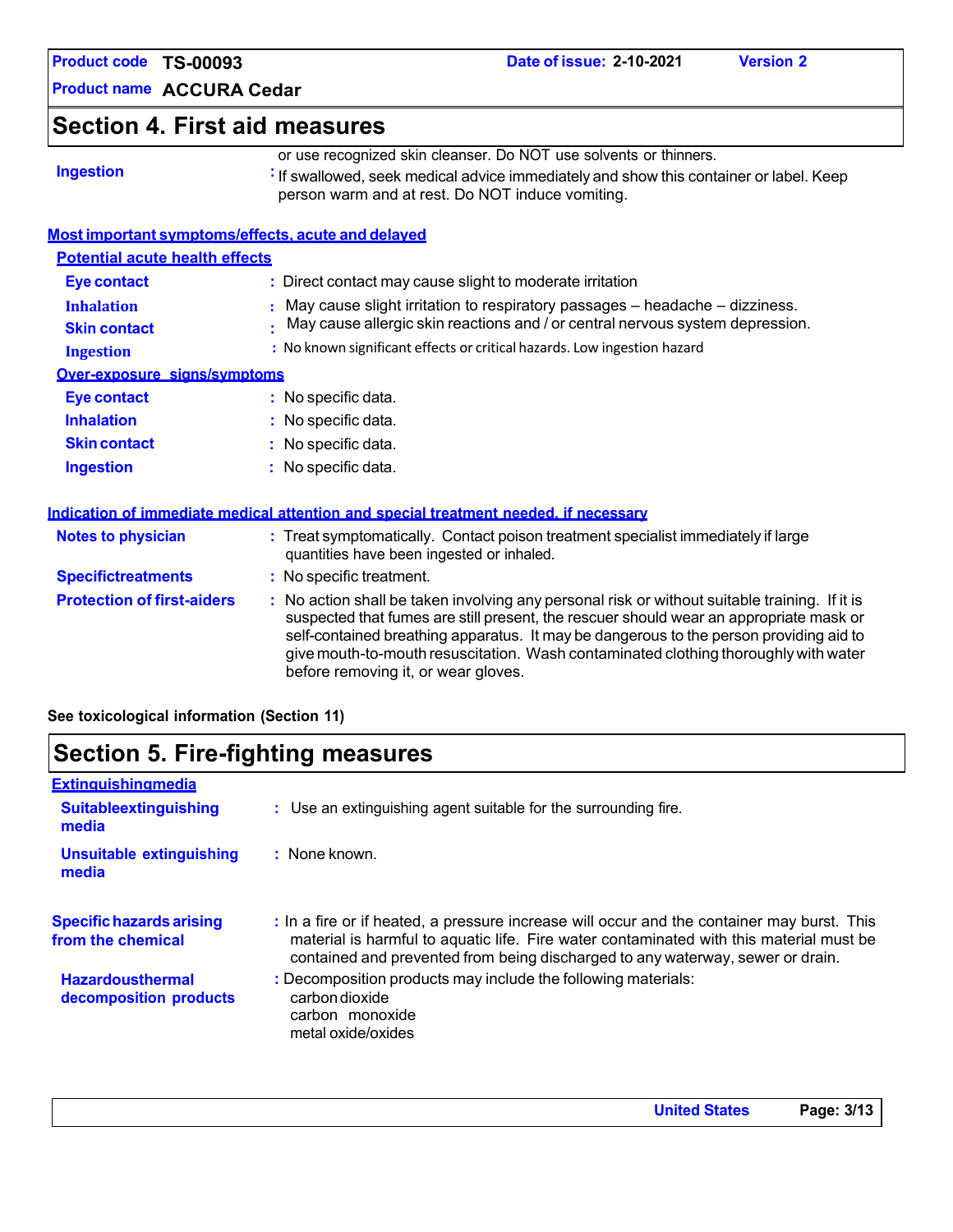**Product name ACCURA Cedar**

## **Section 5. Fire-fighting measures**

| <b>Special protective actions</b><br>forfire-fighters | : Promptly isolate the scene by removing all persons from the vicinity of the incident if<br>there is a fire. No action shall be taken involving any personal risk or without suitable<br>training. |
|-------------------------------------------------------|-----------------------------------------------------------------------------------------------------------------------------------------------------------------------------------------------------|
| <b>Special protective</b>                             | : Fire-fighters should wear appropriate protective equipment and self-contained breathing                                                                                                           |
| equipment for fire-fighters                           | apparatus (SCBA) with a full face-piece operated in positive pressure mode.                                                                                                                         |

## **Section 6. Accidental release measures**

|                                      | <b>Personal precautions, protective equipment and emergency procedures</b>                                                                                                                                                                                                                                                                                                                                                                                                                                                                                                                                                                                                                                   |
|--------------------------------------|--------------------------------------------------------------------------------------------------------------------------------------------------------------------------------------------------------------------------------------------------------------------------------------------------------------------------------------------------------------------------------------------------------------------------------------------------------------------------------------------------------------------------------------------------------------------------------------------------------------------------------------------------------------------------------------------------------------|
| <b>Fornon-emergency</b><br>personnel | : No action shall be taken involving any personal risk or without suitable training.<br>Evacuate surrounding areas. Keep unnecessary and unprotected personnel from<br>entering. Do not touch or walk through spilled material. Avoid breathing vapor or mist.<br>Provide adequate ventilation. Wear appropriate respirator when ventilation is<br>inadequate. Put on appropriate personal protective equipment.                                                                                                                                                                                                                                                                                             |
|                                      | For emergency responders : If specialised clothing is required to deal with the spillage, take note of any information in<br>Section 8 on suitable and unsuitable materials. See also the information in "For non-<br>emergency personnel".                                                                                                                                                                                                                                                                                                                                                                                                                                                                  |
|                                      | <b>Environmental precautions</b> : Avoid dispersal of spilled material and runoff and contact with soil, waterways, drains<br>and sewers. Inform the relevant authorities if the product has caused environmental<br>pollution (sewers, waterways, soil or air).                                                                                                                                                                                                                                                                                                                                                                                                                                             |
|                                      | Methods and materials for containment and cleaning up                                                                                                                                                                                                                                                                                                                                                                                                                                                                                                                                                                                                                                                        |
| <b>Small spill</b>                   | : Stop leak if without risk. Move containers from spill area. Dilute with water and mop up<br>if water-soluble. Alternatively, or if water-insoluble, absorb with an inert dry material and<br>place in an appropriate waste disposal container. Dispose of via a licensed waste<br>disposalcontractor.                                                                                                                                                                                                                                                                                                                                                                                                      |
| <b>Large spill</b>                   | : Stop leak if without risk. Move containers from spill area. Approach release from<br>upwind. Prevent entry into sewers, water courses, basements or confined areas. Wash<br>spillages into an effluent treatment plant or proceed as follows. Contain and collect<br>spillage with non-combustible, absorbent material e.g. sand, earth, vermiculite or<br>diatomaceous earth and place in container for disposal according to local regulations<br>(see Section 13). Dispose of via a licensed waste disposal contractor. Contaminated<br>absorbent material may pose the same hazard as the spilled product. Note: see<br>Section 1 for emergency contact information and Section 13 for waste disposal. |

# **Section 7. Handling and storage**

| <b>Precautions for safe handling</b> |                                                                                                                                                                                                                                                                                                                                                                                                                                                                                                                                                                                                                                                                                |
|--------------------------------------|--------------------------------------------------------------------------------------------------------------------------------------------------------------------------------------------------------------------------------------------------------------------------------------------------------------------------------------------------------------------------------------------------------------------------------------------------------------------------------------------------------------------------------------------------------------------------------------------------------------------------------------------------------------------------------|
| <b>Protectivemeasures</b>            | : Put on appropriate personal protective equipment (see Section 8). Avoid exposure -<br>obtain special instructions before use. Do not handle until all safety precautions have<br>been read and understood. Do not get in eyes or on skin or clothing. Do not ingest.<br>Avoid breathing vapor or mist. If during normal use the material presents a respiratory<br>hazard, use only with adequate ventilation or wear appropriate respirator. Keep in the<br>original container or an approved alternative made from a compatible material, kept<br>tightly closed when not in use. Empty containers retain product residue and can be<br>hazardous. Do not reuse container. |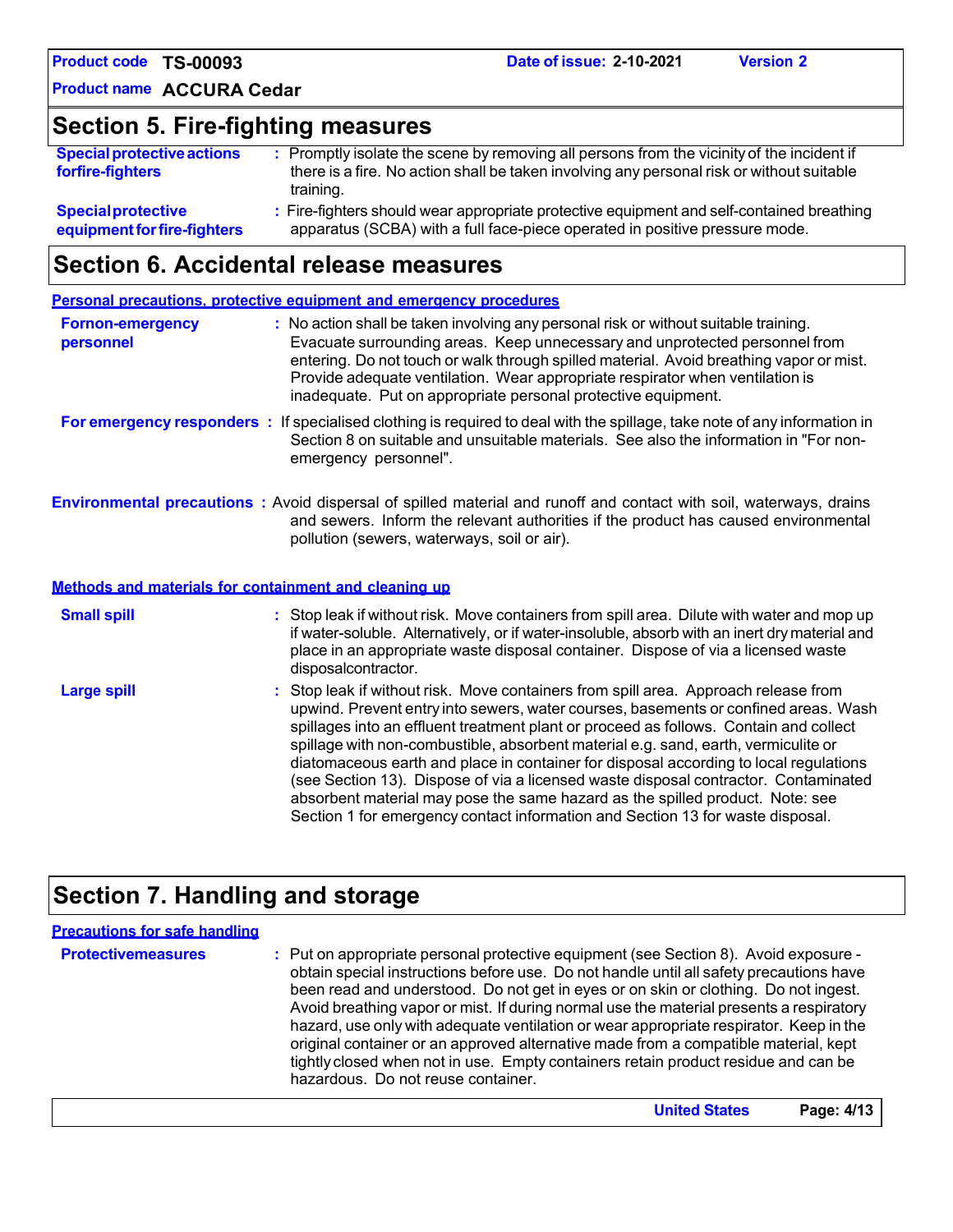**Product name ACCURA Cedar**

| Section 7. Handling and storage                                                  |                                                                                                                                                                                                                                                                                                                                                                                                                                                                                                                                                                                                 |  |  |  |
|----------------------------------------------------------------------------------|-------------------------------------------------------------------------------------------------------------------------------------------------------------------------------------------------------------------------------------------------------------------------------------------------------------------------------------------------------------------------------------------------------------------------------------------------------------------------------------------------------------------------------------------------------------------------------------------------|--|--|--|
| <b>Specialprecautions</b>                                                        | : If this material is part of a multiple component system, read the Safety Data Sheet(s) for<br>the other component or components before blending as the resulting mixture may have<br>the hazards of all of its parts.                                                                                                                                                                                                                                                                                                                                                                         |  |  |  |
| <b>Advice on general</b><br>occupationalhygiene                                  | : Eating, drinking and smoking should be prohibited in areas where this material is<br>handled, stored and processed. Workers should wash hands and face before eating,<br>drinking and smoking. Remove contaminated clothing and protective equipment before<br>entering eating areas. See also Section 8 for additional information on hygiene<br>measures.                                                                                                                                                                                                                                   |  |  |  |
| <b>Conditions for safe storage,</b><br>including any<br><b>incompatibilities</b> | : Do not store below the following temperature: $5^{\circ}$ C (41 $^{\circ}$ F). Store in accordance with<br>local regulations. Store in original container protected from direct sunlight in a dry, cool<br>and well-ventilated area, away from incompatible materials (see Section 10) and food<br>and drink. Keep container tightly closed and sealed until ready for use. Containers that<br>have been opened must be carefully resealed and kept upright to prevent leakage. Do<br>not store in unlabeled containers. Use appropriate containment to avoid environmental<br>contamination. |  |  |  |

# **Section 8. Exposure controls/personal protection**

## **Controlparameters**

## **Occupationalexposurelimits**

| Ingredientname                                      | <b>Exposure limits</b>                                                                    |
|-----------------------------------------------------|-------------------------------------------------------------------------------------------|
| Limestone                                           | OSHA PEL (United States, 2/2013).                                                         |
|                                                     | TWA: 5 mg/m <sup>3</sup> 8 hours. Form: Respirable                                        |
|                                                     | fraction                                                                                  |
| Acetaldehyde                                        | TWA: 15 mg/m <sup>3</sup> 8 hours. Form: Total dust<br>ACGIH TLV (United States, 6/2013). |
|                                                     | C: $45 \text{ mg/m}^3$                                                                    |
|                                                     | C: 25 ppm                                                                                 |
|                                                     | OSHA PEL (United States, 2/2013).                                                         |
|                                                     | TWA: 360 mg/m <sup>3</sup> 8 hours.                                                       |
|                                                     | TWA: 200 ppm 8 hours.                                                                     |
| <b>Vinyl Acetate</b>                                | ACGIH TLV (United States, 6/2013).                                                        |
|                                                     | STEL: 53 mg/m <sup>3</sup> 15 minutes.                                                    |
|                                                     | STEL: 15 ppm 15 minutes.                                                                  |
|                                                     | TWA: $35 \text{ mg/m}^3$ 8 hours.                                                         |
| Crystalline Silica, respirable powder (<10 microns) | TWA: 10 ppm 8 hours.                                                                      |
|                                                     | ACGIH TLV (United States, 6/2013).                                                        |
|                                                     | TWA: 0.025 mg/m <sup>3</sup> 8 hours. Form:                                               |
|                                                     | Respirable                                                                                |
|                                                     | OSHA PEL Z3 (United States, 2/2013).                                                      |
|                                                     | TWA: 10 MG/M3 / (%SiO2+2) 8 hours. Form:                                                  |
|                                                     | Respirable                                                                                |
| Umber                                               | TWA: 250 MPPCF / (%SiO2+5) 8 hours.                                                       |
|                                                     | Form: Respirable<br>OSHA PEL (United States, 2/2013).                                     |
|                                                     | CEIL: $5 \text{ mg/m}^3$ , (as Mn)                                                        |
|                                                     | OSHA PEL (United States, 2/2013).                                                         |
|                                                     | TWA: 5 mg/m <sup>3</sup> 8 hours.                                                         |
|                                                     | ACGIH TLV (United States, 6/2013).                                                        |
| Ethylene Glycol                                     | C: 100 mg/m <sup>3</sup> Form: Aerosol                                                    |
|                                                     |                                                                                           |
|                                                     | Page: 5/13<br><b>United States</b>                                                        |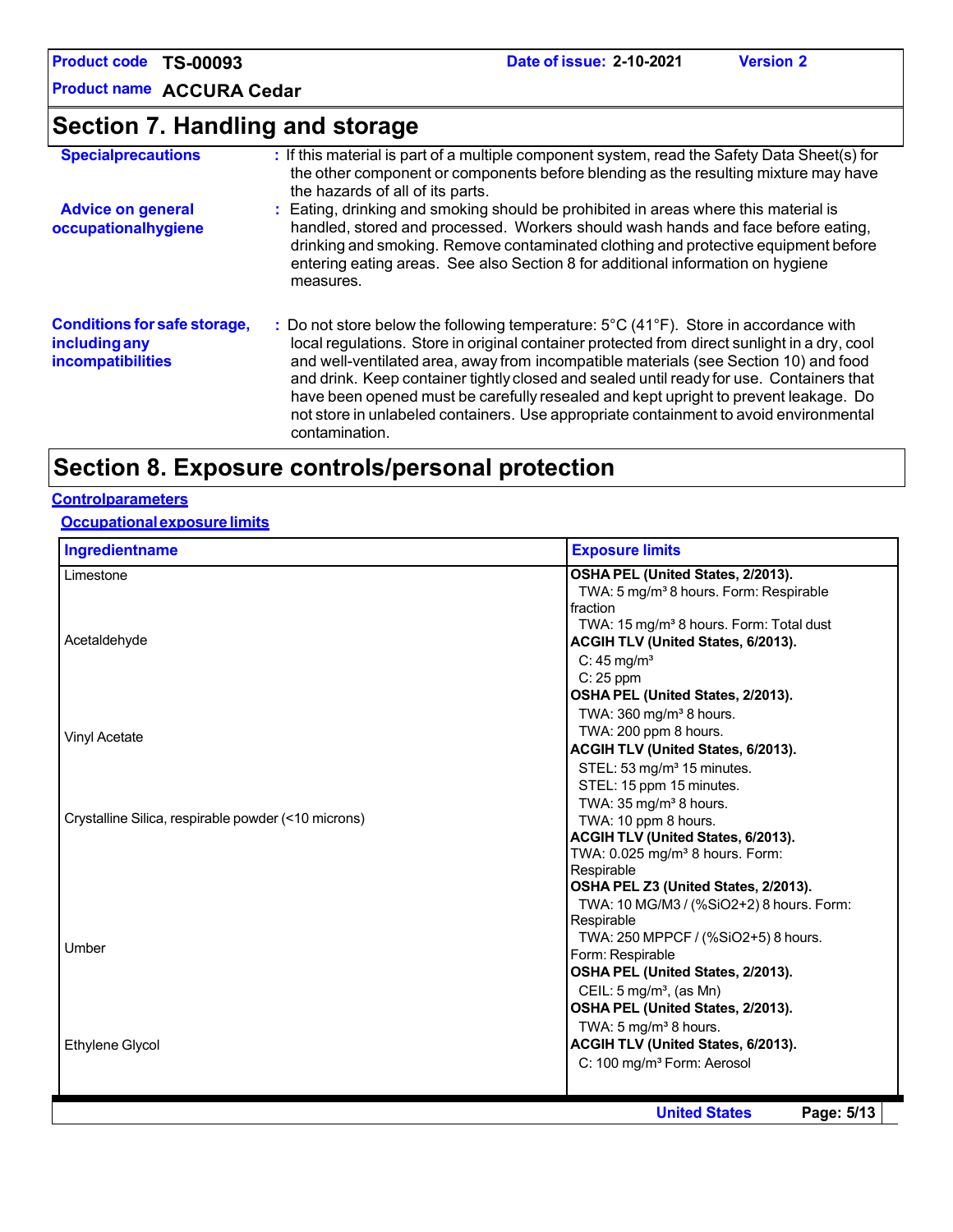**Product name ACCURA Cedar**

# **Section 8. Exposure controls/personal protection**

|                                                                                                                                                     | Key to abbreviations                                                                                                                                                                                                                                                                                                                                                                                                                                                                                                                                                                                                   |                                           |                                                                                                                                            |            |
|-----------------------------------------------------------------------------------------------------------------------------------------------------|------------------------------------------------------------------------------------------------------------------------------------------------------------------------------------------------------------------------------------------------------------------------------------------------------------------------------------------------------------------------------------------------------------------------------------------------------------------------------------------------------------------------------------------------------------------------------------------------------------------------|-------------------------------------------|--------------------------------------------------------------------------------------------------------------------------------------------|------------|
| A<br>$=$ Acceptable Maximum Peak<br><b>ACGIH</b><br>C<br>$=$ Ceiling Limit<br>F<br>$=$ Fume<br><b>IPEL</b><br>= Internal Permissible Exposure Limit | = American Conference of Governmental Industrial Hygienists.                                                                                                                                                                                                                                                                                                                                                                                                                                                                                                                                                           | S<br><b>SR</b><br>SS<br><b>STEL</b><br>TD | = Potential skin absorption<br>= Respiratory sensitization<br>= Skin sensitization<br>= Short term Exposure limit values<br>$=$ Total dust |            |
| <b>OSHA</b><br>= Occupational Safety and Health Administration.<br>$=$ Respirable<br>R                                                              |                                                                                                                                                                                                                                                                                                                                                                                                                                                                                                                                                                                                                        | <b>TLV</b><br><b>TWA</b>                  | = Threshold Limit Value<br>= Time Weighted Average                                                                                         |            |
| Z                                                                                                                                                   | = OSHA 29CFR 1910.1200 Subpart Z - Toxic and Hazardous Substances                                                                                                                                                                                                                                                                                                                                                                                                                                                                                                                                                      |                                           |                                                                                                                                            |            |
| Consult local authorities for acceptable exposure limits.                                                                                           |                                                                                                                                                                                                                                                                                                                                                                                                                                                                                                                                                                                                                        |                                           |                                                                                                                                            |            |
| <b>Recommended monitoring</b><br>procedures                                                                                                         | : If this product contains ingredients with exposure limits, personal, workplace<br>atmosphere or biological monitoring may be required to determine the effectiveness of<br>the ventilation or other control measures and/or the necessity to use respiratory<br>protective equipment. Reference should be made to appropriate monitoring standards.<br>Reference to national guidance documents for methods for the determination of<br>hazardous substances will also be required.                                                                                                                                  |                                           |                                                                                                                                            |            |
| <b>Appropriate engineering</b><br>controls                                                                                                          | : If user operations generate dust, fumes, gas, vapor or mist, use process enclosures,<br>local exhaust ventilation or other engineering controls to keep worker exposure to<br>airborne contaminants below any recommended or statutory limits.                                                                                                                                                                                                                                                                                                                                                                       |                                           |                                                                                                                                            |            |
| <b>Environmental exposure</b><br>controls                                                                                                           | Emissions from ventilation or work process equipment should be checked to ensure<br>they comply with the requirements of environmental protection legislation. In some<br>cases, fume scrubbers, filters or engineering modifications to the process equipment<br>will be necessary to reduce emissions to acceptable levels.                                                                                                                                                                                                                                                                                          |                                           |                                                                                                                                            |            |
| <b>Individualprotection measures</b>                                                                                                                |                                                                                                                                                                                                                                                                                                                                                                                                                                                                                                                                                                                                                        |                                           |                                                                                                                                            |            |
| <b>Hygienemeasures</b>                                                                                                                              | : Wash hands, forearms and face thoroughly after handling chemical products, before<br>eating, smoking and using the lavatory and at the end of the working period.<br>Appropriate techniques should be used to remove potentially contaminated clothing.<br>Wash contaminated clothing before reusing. Ensure that eyewash stations and safety<br>showers are close to the workstation location.                                                                                                                                                                                                                      |                                           |                                                                                                                                            |            |
| <b>Eye/faceprotection</b><br><b>Skinprotection</b>                                                                                                  | : Safety glasses with side shields.                                                                                                                                                                                                                                                                                                                                                                                                                                                                                                                                                                                    |                                           |                                                                                                                                            |            |
| <b>Hand protection</b>                                                                                                                              | : Chemical-resistant, impervious gloves complying with an approved standard should be<br>worn at all times when handling chemical products if a risk assessment indicates this is<br>necessary. Considering the parameters specified by the glove manufacturer, check<br>during use that the gloves are still retaining their protective properties. It should be<br>noted that the time to breakthrough for any glove material may be different for different<br>glove manufacturers. In the case of mixtures, consisting of several substances, the<br>protection time of the gloves cannot be accurately estimated. |                                           |                                                                                                                                            |            |
| <b>Gloves</b>                                                                                                                                       |                                                                                                                                                                                                                                                                                                                                                                                                                                                                                                                                                                                                                        |                                           |                                                                                                                                            |            |
| <b>Bodyprotection</b>                                                                                                                               | : Personal protective equipment for the body should be selected based on the task being<br>performed and the risks involved and should be approved by a specialist before<br>handling this product.                                                                                                                                                                                                                                                                                                                                                                                                                    |                                           |                                                                                                                                            |            |
| <b>Other skin protection</b>                                                                                                                        | Appropriate footwear and any additional skin protection measures should be selected<br>based on the task being performed and the risks involved and should be approved by a<br>specialist before handling this product.                                                                                                                                                                                                                                                                                                                                                                                                |                                           |                                                                                                                                            |            |
| <b>Respiratory protection</b>                                                                                                                       | Respirator selection must be based on known or anticipated exposure levels, the<br>hazards of the product and the safe working limits of the selected respirator. If workers<br>are exposed to concentrations above the exposure limit, they must use appropriate,<br>certified respirators. Use a properly fitted, air-purifying or air-fed respirator complying<br>with an approved standard if a risk assessment indicates this is necessary.                                                                                                                                                                       |                                           |                                                                                                                                            |            |
|                                                                                                                                                     |                                                                                                                                                                                                                                                                                                                                                                                                                                                                                                                                                                                                                        |                                           | <b>United States</b>                                                                                                                       | Page: 6/13 |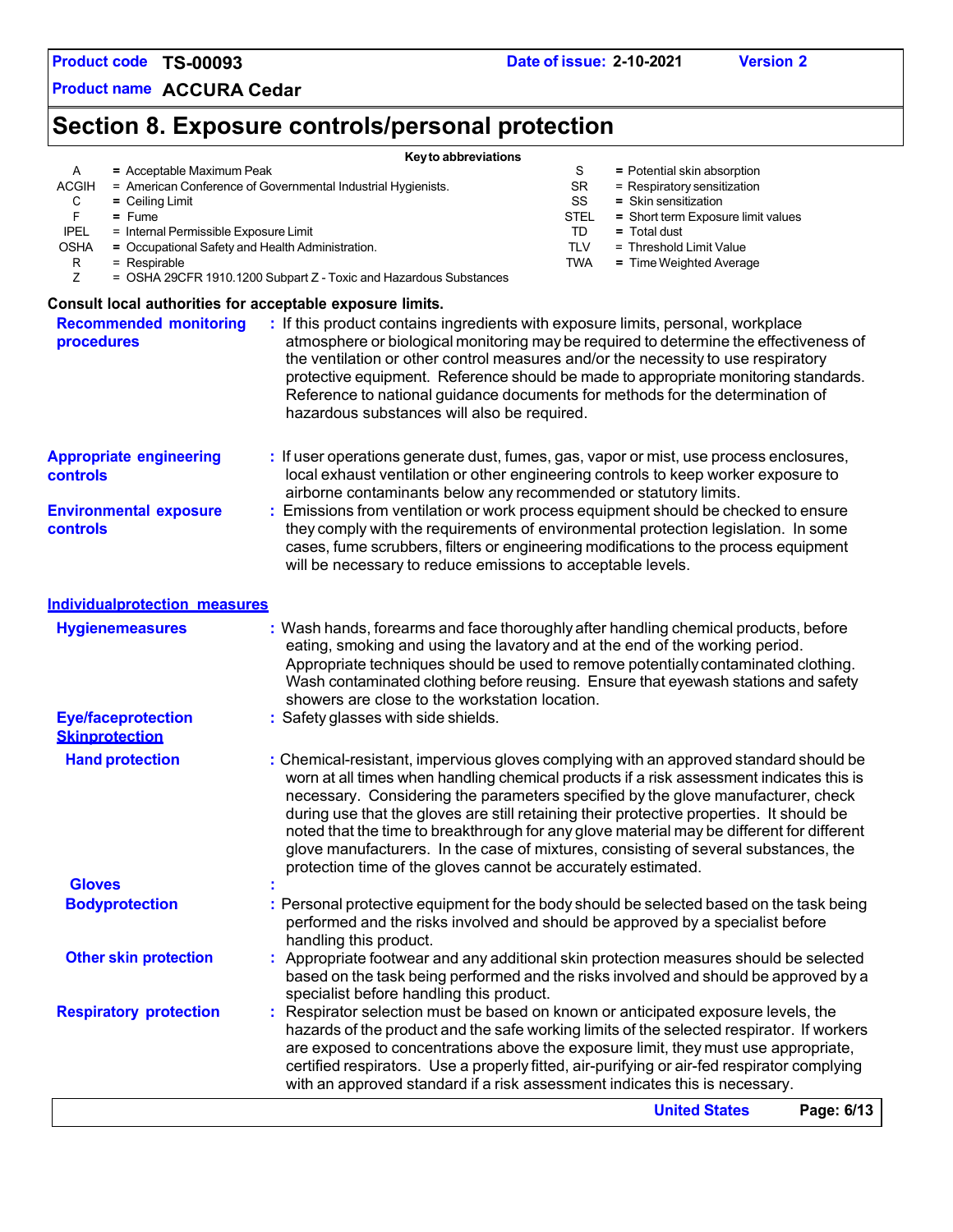# **Section 9. Physical and chemical properties**

#### **Appearance**

| <b>Physical state</b>                                  | : Paste                                     |
|--------------------------------------------------------|---------------------------------------------|
| <b>Color</b>                                           | : Cedar                                     |
| Odor                                                   | : Mild Acrylic                              |
| <b>Odorthreshold</b>                                   | Not available.                              |
| pH                                                     | $: 7.5 - 8.5$                               |
| <b>Melting point</b>                                   | : Not available.                            |
| <b>Boiling point</b>                                   | : $>37.78^{\circ}C$ ( $>100^{\circ}F$ )     |
| <b>Flash point</b>                                     | : Closed cup: 93.89°C (201°F)               |
| <b>Materialsupports</b><br>combustion.                 | : Yes.                                      |
| <b>Auto-ignition temperature</b>                       | : Not available.                            |
| <b>Decomposition temperature</b>                       | : Not available.                            |
| <b>Flammability (solid, gas)</b>                       | : Not available.                            |
| <b>Lower and upper explosive</b><br>(flammable) limits | : Not available.                            |
| <b>Evaporation rate</b>                                | $: 0.33$ (butyl acetate = 1)                |
| <b>Vaporpressure</b>                                   | $: 2.3$ kPa (17.1 mm Hg) [room temperature] |
| <b>Vapor density</b>                                   | : Not available.                            |
| <b>Relative density</b>                                | : 1.68                                      |
| Density (Ibs / gal)                                    | : 14.02                                     |
| <b>Solubility</b>                                      | : Soluble in water                          |
| <b>Partition coefficient: n-</b><br>octanol/water      | : Not available.                            |
| <b>Viscosity</b>                                       | $: 15-40$                                   |
| <b>Volatility</b>                                      | : $27\%$ (v/v), 16.9% (w/w)                 |
| % Solid. (w/w)                                         | : 83.1                                      |

# **Section 10. Stability and reactivity**

| <b>Reactivity</b>                                   | : No specific test data related to reactivity available for this product or its ingredients.                                                  |
|-----------------------------------------------------|-----------------------------------------------------------------------------------------------------------------------------------------------|
| <b>Chemical stability</b>                           | : The product is stable.                                                                                                                      |
| <b>Possibility of hazardous</b><br><b>reactions</b> | : Under normal conditions of storage and use, hazardous reactions will not occur.                                                             |
| <b>Conditions to avoid</b>                          | : When exposed to high temperatures may produce hazardous decomposition products.<br>Refer to protective measures listed in sections 7 and 8. |
| <b>Incompatiblematerials</b>                        | : Keep away from the following materials to prevent strong exothermic reactions:<br>oxidizing agents, strong alkalis, strong acids.           |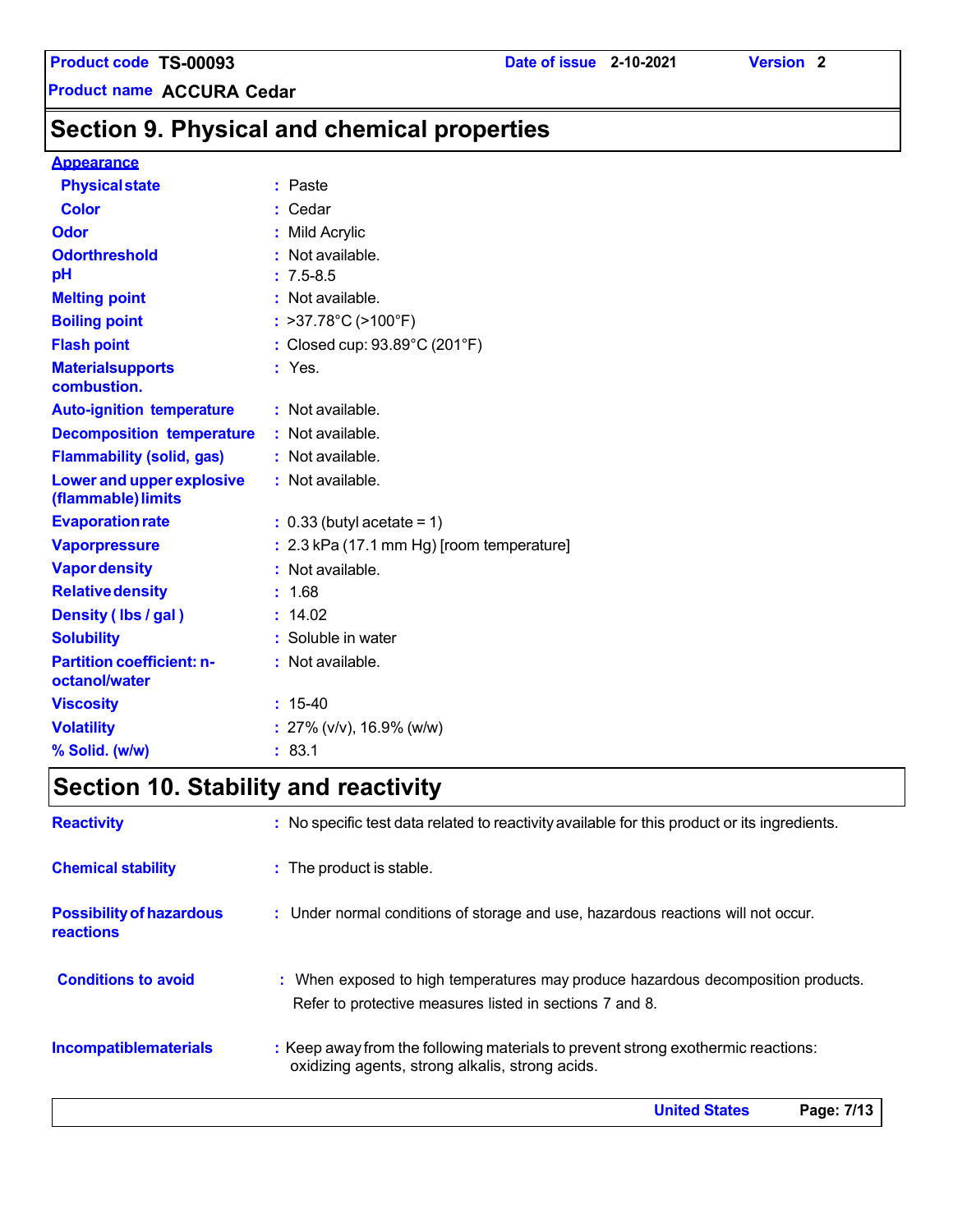**Product name ACCURA Cedar**

## **Section 10. Stability and reactivity**

**Hazardous decomposition products**

**:** Decomposition products may include the following materials: carbon monoxide, carbon dioxide, smoke, oxides of nitrogen.

## **Section 11. Toxicological information**

## **Information on toxicological effects**

## **Acutetoxicity**

| <b>Product/ingredientname</b> | <b>Result</b>                                            |                                                    |             | <b>Species</b> | <b>Dose</b>             | <b>Exposure</b> |
|-------------------------------|----------------------------------------------------------|----------------------------------------------------|-------------|----------------|-------------------------|-----------------|
| Acetaldehyde                  | LC50 Inhalation Gas.                                     |                                                    | Rat         |                | 13300 ppm               | 4 hours         |
|                               | LD50 Dermal                                              |                                                    |             | Rabbit         | 3540 mg/kg              |                 |
|                               | LD50 Oral                                                |                                                    | Rat         |                | 661 mg/kg               |                 |
| Ethylene Glycol               | LD50 Dermal                                              |                                                    |             | Rabbit         | 9.53 g/kg               |                 |
|                               | LD50 Oral                                                |                                                    | Rat         |                | 4700 mg/kg              |                 |
| <b>Vinyl Acetate</b>          | <b>LC50 Inhalation Vapor</b>                             |                                                    |             | Mouse          | 1460 ppm                | 4 hours         |
|                               | <b>LC50 Inhalation Vapor</b>                             |                                                    | Rat         |                | 11400 mg/m <sup>3</sup> | 4 hours         |
|                               | LC50 Inhalation Vapor                                    |                                                    | Rat         |                | 3680 ppm                | 4 hours         |
|                               | LD50 Dermal                                              |                                                    |             | Rabbit         | 2335 mg/kg              |                 |
|                               | LD50 Oral                                                |                                                    | Rat         |                | $2.5$ g/kg              |                 |
| <b>Conclusion/Summary</b>     | : There are no data available on the mixture itself.     |                                                    |             |                |                         |                 |
| <b>Irritation/Corrosion</b>   |                                                          |                                                    |             |                |                         |                 |
| <b>Conclusion/Summary</b>     |                                                          |                                                    |             |                |                         |                 |
| <b>Skin</b>                   | There are no data available on the mixture itself.       |                                                    |             |                |                         |                 |
| <b>Eyes</b>                   | There are no data available on the mixture itself.       |                                                    |             |                |                         |                 |
| <b>Respiratory</b>            |                                                          | There are no data available on the mixture itself. |             |                |                         |                 |
| <b>Sensitization</b>          |                                                          |                                                    |             |                |                         |                 |
| <b>Conclusion/Summary</b>     |                                                          |                                                    |             |                |                         |                 |
| <b>Skin</b>                   | There are no data available on the mixture itself.<br>ŧ. |                                                    |             |                |                         |                 |
| <b>Respiratory</b>            | There are no data available on the mixture itself.       |                                                    |             |                |                         |                 |
| <b>Mutagenicity</b>           |                                                          |                                                    |             |                |                         |                 |
| <b>Conclusion/Summary</b>     | $:$ There are no data available on the mixture itself.   |                                                    |             |                |                         |                 |
| <b>Carcinogenicity</b>        |                                                          |                                                    |             |                |                         |                 |
| <b>Conclusion/Summary</b>     | : There are no data available on the mixture itself.     |                                                    |             |                |                         |                 |
| <b>Classification</b>         |                                                          |                                                    |             |                |                         |                 |
| <b>Product/ingredientname</b> |                                                          | <b>OSHA</b>                                        | <b>IARC</b> | <b>NTP</b>     |                         |                 |

| <b>Product/Ingredienthame</b>                       | IUSHA IIARU |    | INIP                                             |
|-----------------------------------------------------|-------------|----|--------------------------------------------------|
| Acetaldehyde                                        |             |    | Reasonably anticipated to be a human carcinogen. |
| Vinyl Acetate                                       |             | 2E |                                                  |
| Crystalline Silica, respirable powder (<10 microns) |             |    | Known to be a human carcinogen.                  |
|                                                     |             |    |                                                  |

**CarcinogenClassificationcode:**

**IARC: 1, 2A, 2B, 3, 4 NTP: Known to be a human carcinogen; Reasonablyanticipated to be a human carcinogen OSHA: + Notlisted/notregulated: -**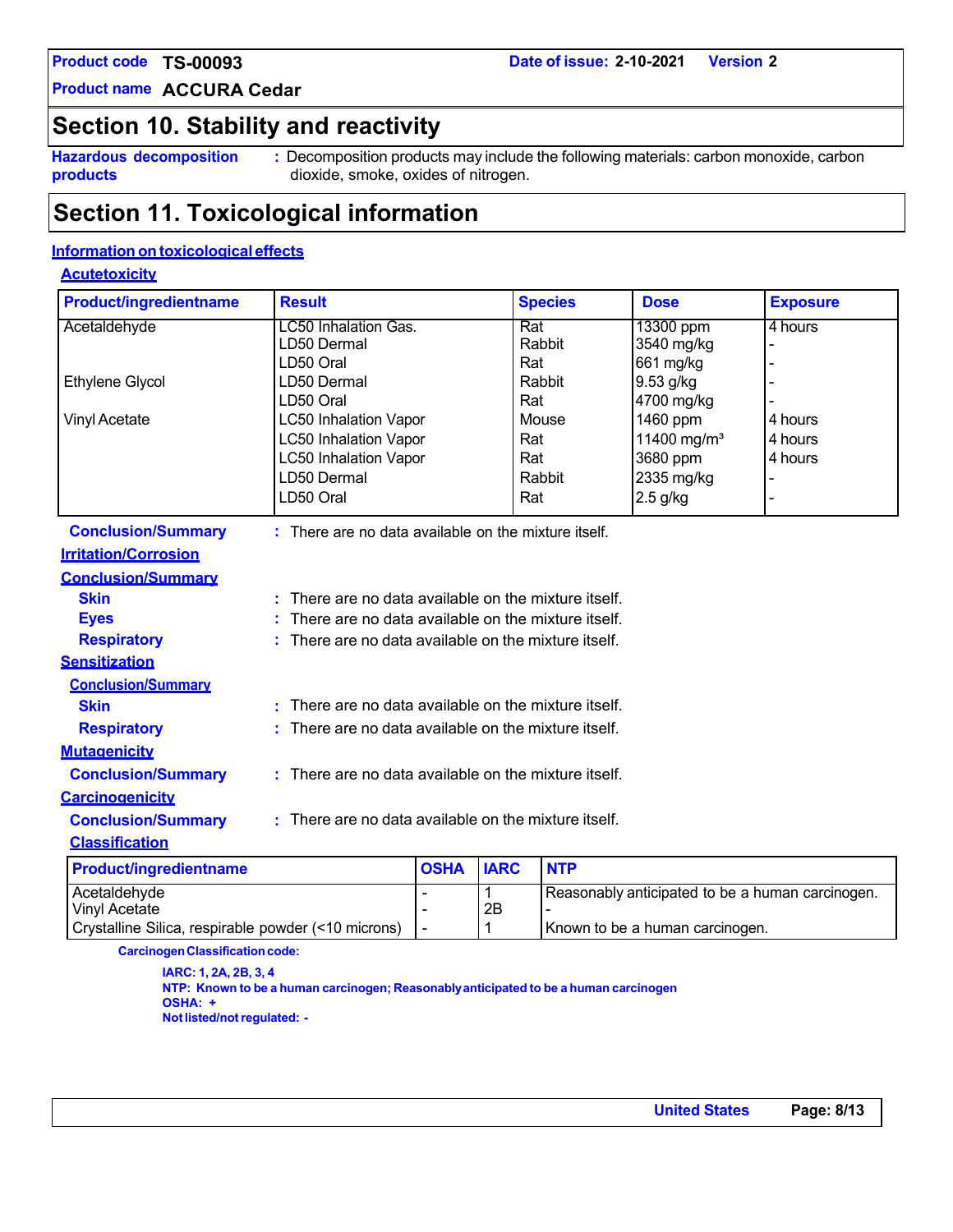**Product name ACCURA Cedar**

# **Section 11. Toxicological information**

**Reproductive toxicity Conclusion/Summary**

There are no data available on the mixture itself.

**Teratogenicity Conclusion/Summary :**

There are no data available on the mixture itself.

**Specific target organ toxicity (single exposure)**

| <b>Name</b>                          | <b>Category</b>          |
|--------------------------------------|--------------------------|
| Acetaldehyde<br><b>Vinyl Acetate</b> | Category 3<br>Category 3 |

**Specific target organ toxicity (repeated exposure)**

| <b>Name</b>                                         | <b>Category</b> |
|-----------------------------------------------------|-----------------|
| Vinyl Acetate                                       | Category 1      |
| Crystalline Silica, respirable powder (<10 microns) | Category 2      |
| Umber                                               | Category 2      |
| Ethylene Glycol                                     | Category 2      |

**Target organs :** Contains material which may cause damage to the following organs: lungs, upper respiratory tract, skin, eyes.

#### **Aspiration hazard**

Not available.

#### **Information on the likely routes of exposure Potential**

| acute health effects                  |                                                                                                                                                                                                                                                                                                                                                                                                                                                                                                                                                                                                                                                   |
|---------------------------------------|---------------------------------------------------------------------------------------------------------------------------------------------------------------------------------------------------------------------------------------------------------------------------------------------------------------------------------------------------------------------------------------------------------------------------------------------------------------------------------------------------------------------------------------------------------------------------------------------------------------------------------------------------|
| Eye contact                           | : No known significant effects or critical hazards.                                                                                                                                                                                                                                                                                                                                                                                                                                                                                                                                                                                               |
| <b>Inhalation</b>                     | : No known significant effects or critical hazards.                                                                                                                                                                                                                                                                                                                                                                                                                                                                                                                                                                                               |
| <b>Skin contact</b>                   | : No known significant effects or critical hazards.                                                                                                                                                                                                                                                                                                                                                                                                                                                                                                                                                                                               |
| Ingestion                             | : No known significant effects or critical hazards.                                                                                                                                                                                                                                                                                                                                                                                                                                                                                                                                                                                               |
| Over-exposuresigns/symptoms           |                                                                                                                                                                                                                                                                                                                                                                                                                                                                                                                                                                                                                                                   |
| Eye contact                           | : No specific data.                                                                                                                                                                                                                                                                                                                                                                                                                                                                                                                                                                                                                               |
| <b>Inhalation</b>                     | : No specific data.                                                                                                                                                                                                                                                                                                                                                                                                                                                                                                                                                                                                                               |
| <b>Skin contact</b>                   | : No specific data.                                                                                                                                                                                                                                                                                                                                                                                                                                                                                                                                                                                                                               |
| <b>Ingestion</b>                      | : No specific data.                                                                                                                                                                                                                                                                                                                                                                                                                                                                                                                                                                                                                               |
|                                       | Delaved and immediate effects and also chronic effects from short and long term exposure                                                                                                                                                                                                                                                                                                                                                                                                                                                                                                                                                          |
| <b>Conclusion/Summary</b>             | : There are no data available on the mixture itself. This product contains Crystalline Silica which<br>can cause lung cancer or silicosis. The risk of cancer depends on the duration and level of<br>exposure to dust from sanding surfaces or mist from spray applications. If splashed in the eyes,<br>the liquid may cause irritation and reversible damage. Ingestion may cause nausea, diarrhea and<br>vomiting. This takes into account, where known, delayed and immediate effects and also chronic<br>effects of components from short-term and long-term exposure by oral, inhalation and dermal<br>routes of exposure and eye contact. |
| <b>Short term exposure</b>            |                                                                                                                                                                                                                                                                                                                                                                                                                                                                                                                                                                                                                                                   |
| <b>Potential immediate</b><br>effects | $:$ There are no data available on the mixture itself.                                                                                                                                                                                                                                                                                                                                                                                                                                                                                                                                                                                            |
| <b>Potential delayed effects</b>      | $\therefore$ There are no data available on the mixture itself.                                                                                                                                                                                                                                                                                                                                                                                                                                                                                                                                                                                   |
| Long term exposure                    |                                                                                                                                                                                                                                                                                                                                                                                                                                                                                                                                                                                                                                                   |
| <b>Potential immediate</b><br>effects | $:$ There are no data available on the mixture itself.                                                                                                                                                                                                                                                                                                                                                                                                                                                                                                                                                                                            |
|                                       |                                                                                                                                                                                                                                                                                                                                                                                                                                                                                                                                                                                                                                                   |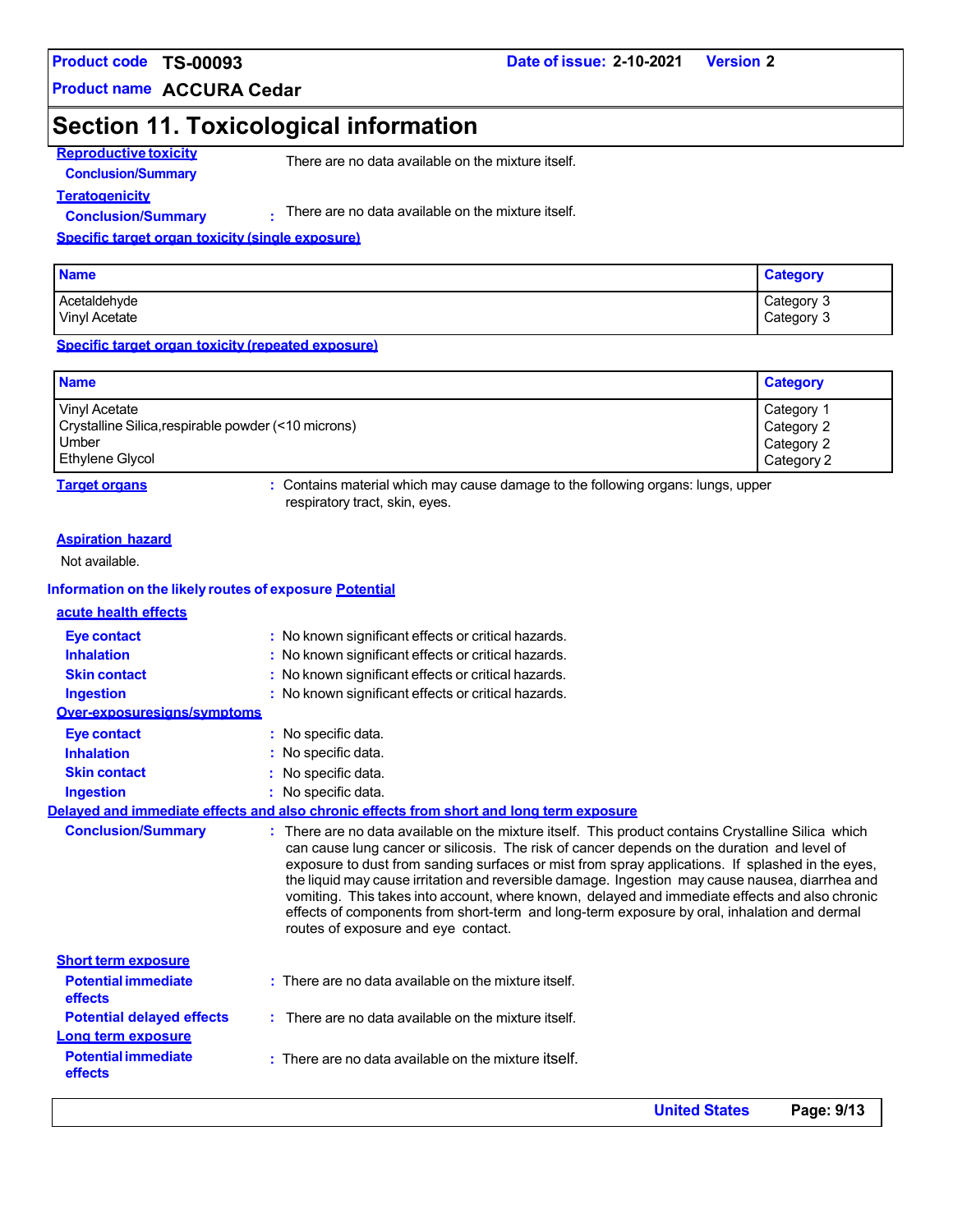**Product name ACCURA Cedar**

# **Section 11. Toxicological information**

|                                         | <b>Potential delayed effects</b> : There are no data available on the mixture itself. |
|-----------------------------------------|---------------------------------------------------------------------------------------|
| <b>Potential chronic health effects</b> |                                                                                       |
| <b>General</b>                          | : No known significant effects or critical hazards.                                   |
| <b>Carcinogenicity</b>                  | : May cause cancer. Risk of cancer depends on duration and level of exposure.         |
| <b>Mutagenicity</b>                     | : No known significant effects or critical hazards.                                   |
| <b>Teratogenicity</b>                   | : No known significant effects or critical hazards.                                   |
| <b>Developmentaleffects</b>             | : No known significant effects or critical hazards.                                   |
| <b>Fertility effects</b>                | : No known significant effects or critical hazards.                                   |
| <b>Numerical measures of toxicity</b>   |                                                                                       |
| <b>Acute toxicity estimates</b>         |                                                                                       |
| <b>Douto</b>                            | <b>ATE value</b>                                                                      |

| Route | <b>TE value</b> |
|-------|-----------------|
| Oral  | 13601.2 mg/kg   |

# **Section 12. Ecological information**

### **Toxicity**

| <b>Product/ingredientname</b> | <b>Result</b>                                 | <b>Species</b>             | <b>Exposure</b> |
|-------------------------------|-----------------------------------------------|----------------------------|-----------------|
| Vinyl Acetate                 | Acute LC50 31080 to 36630 µg/l Fresh<br>water | Fish - Poecilia reticulata | 96 hours        |

### **Persistence and degradability**

Not available.

## **Bioaccumulative potential**

| <b>Product/ingredientname</b> | $LogP_{ow}$ | <b>BCF</b> | <b>Potential</b> |
|-------------------------------|-------------|------------|------------------|
| Acetaldehyde                  | $-0.34$     |            | l low            |
| Vinyl Acetate                 | 0.73        |            | low              |
| <b>Ethylene Glycol</b>        | $-1.36$     |            | l low            |

#### **Mobility in soil**

**Soil/waterpartition coefficient** (Koc)

**:** Not available.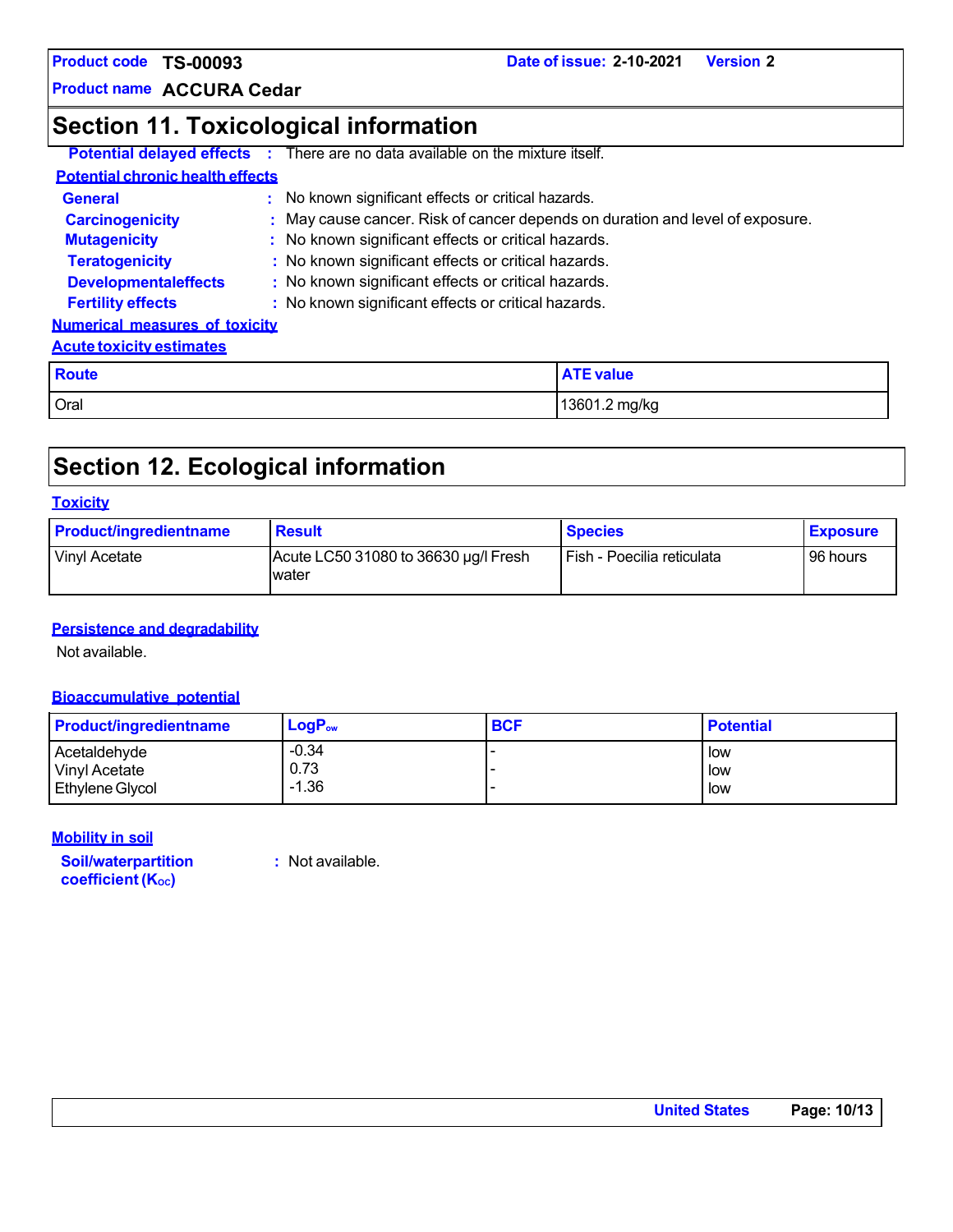## **Section 13. Disposal considerations**

**Disposalmethods :** The generation of waste should be avoided or minimized wherever possible. Disposal of this product, solutions and any by-products should at all times comply with the requirements of environmental protection and waste disposal legislation and any regional local authorityrequirements. Dispose of surplus and non-recyclable products via a licensed waste disposal contractor. Waste should not be disposed of untreated to the sewer unless fully compliant with the requirements of all authorities with jurisdiction. Waste packaging should be recycled. Incineration or landfill should only be considered when recycling is not feasible. This material and its container must be disposed of in a safe way. Care should be taken when handling emptied containers that have not been cleaned or rinsed out. Empty containers or liners may retain some product residues. Avoid dispersal of spilled material and runoff and contact with soil, waterways, drains and sewers.

**Disposal should be in accordance with applicable regional, national and local laws and regulations. Refer to Section 7: HANDLING AND STORAGE and Section 8: EXPOSURE CONTROLS/PERSONAL PROTECTION for additional handling information and protection of employees. Section 6. Accidental release measures**

| 14. Transport information                                                   |                                                                                         |                        |                        |  |
|-----------------------------------------------------------------------------|-----------------------------------------------------------------------------------------|------------------------|------------------------|--|
|                                                                             | <b>DOT</b>                                                                              | <b>IMDG</b>            | <b>IATA</b>            |  |
| <b>UN number</b>                                                            | UN3082                                                                                  | Not regulated.         | Not regulated.         |  |
| <b>UN proper shipping</b><br>name                                           | <b>ENVIRONMENTALLY</b><br>HAZARDOUS SUBSTANCE,<br>LIQUID, N.O.S.<br>(carbendazim (ISO)) |                        |                        |  |
| <b>Transport hazard class</b><br>(e <sub>s</sub> )                          | 9                                                                                       |                        |                        |  |
| <b>Packing group</b>                                                        | III                                                                                     |                        |                        |  |
| <b>Environmental hazards</b><br><b>Marinepollutant</b><br><b>substances</b> | No.<br>Not applicable.                                                                  | No.<br>Not applicable. | No.<br>Not applicable. |  |
| <b>Product RQ (lbs)</b>                                                     | 25000                                                                                   | Not applicable.        | Not applicable.        |  |
| <b>RQ</b> substances                                                        | (carbendazim (ISO))                                                                     | Not applicable.        | Not applicable.        |  |

#### **Additionalinformation**

| <b>DOT</b> | : Package sizes shipped in quantities less than the product reportable quantity are not subject to the |
|------------|--------------------------------------------------------------------------------------------------------|
|            | RQ (reportable quantity) transportation requirements.                                                  |

**IMDG :** None identified.

**IATA :** None identified.

#### **Special precautions for user : Transport within user's premises:** always transport in closed containers that are upright and secure. Ensure that persons transporting the product know what to do in the event of an accident or spillage.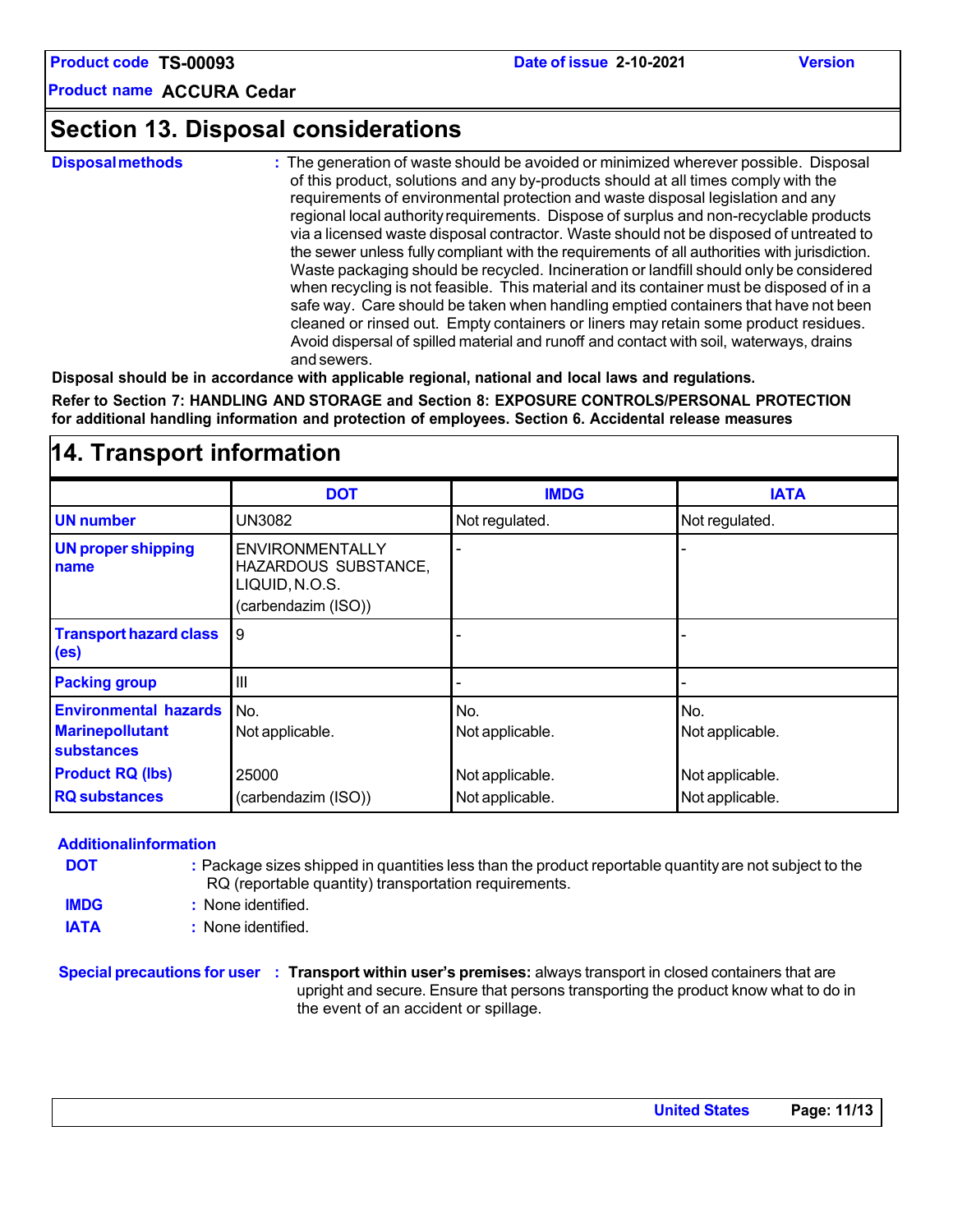## **Section 15. Regulatory information**

|                                            | United States inventory (TSCA8b) : All components are listed or exempted.                |
|--------------------------------------------|------------------------------------------------------------------------------------------|
| <b>Australia inventory(AICS)</b>           | : Not determined.                                                                        |
| Canada inventory (DSL)                     | : At least one component is not listed.                                                  |
| <b>China inventory (IECSC)</b>             | : Not determined.                                                                        |
| Europe inventory (REACH)                   | : Please contact your supplier for information on the inventory status of this material. |
| Japan inventory (ENCS)                     | : Not determined.                                                                        |
| Korea inventory (KECI)                     | : Not determined.                                                                        |
| <b>New Zealand (NZIoC)</b>                 | : Not determined.                                                                        |
| <b>Philippines</b><br>(PICCS)<br>inventory | : Not determined.                                                                        |
| <b>United States</b>                       |                                                                                          |

#### **U.S. Federal regulations :**

#### **SARA302/304**

**SARA 304 RQ :** 711338.7 lbs / 322947.8 kg [50855.5 gal / 192509.2 L]

## **Composition/informationoningredients**

|               |            | <b>SARA 302 TPQ</b> |           | <b>SARA 304 RQ</b> |           |
|---------------|------------|---------------------|-----------|--------------------|-----------|
| <b>Name</b>   | <b>EHS</b> | (lbs)               | (gallons) | llbs)              | (gallons) |
| Vinyl Acetate | Yes.       | 11000               | 129       | 5000               | 644.8     |

### **SARA311/312**

**Classification :** Delayed (chronic) health hazard

### **Composition/informationoningredients**

| <b>Name</b>                                            | <b>Fire</b><br>hazard | <b>Sudden</b><br><b>release of</b><br><b>pressure</b> | <b>Reactive</b> | <b>Immediate</b><br>(acute)<br>health<br>hazard | <b>Delayed</b><br>(chronic)<br>health<br>hazard |
|--------------------------------------------------------|-----------------------|-------------------------------------------------------|-----------------|-------------------------------------------------|-------------------------------------------------|
| Acetaldehyde                                           | Yes.                  | No.                                                   | No.             | Yes.                                            | Yes.                                            |
| Vinyl Acetate                                          | Yes.                  | No.                                                   | Yes.            | Yes.                                            | Yes.                                            |
| Crystalline Silica, respirable powder<br>(<10 microns) | No.                   | No.                                                   | No.             | No.                                             | Yes.                                            |
| Umber                                                  | No.                   | No.                                                   | No.             | Yes.                                            | Yes.                                            |
| <b>Ethylene Glycol</b>                                 | No.                   | No.                                                   | No.             | Yes.                                            | Yes.                                            |

### Pennsylvania (worker and community right to know act): The following components are cited in the Pennsylvania Hazardous **Substances List, and are present at levels that require reporting.**

Ethylene Glycol 107-21-1 <2%

### **SARA 313**

**Suppliernotification :** Acetaldehyde

Vinyl Acetate

| <b>Chemicalname</b> | <b>CAS</b> number | <b>Concentration</b> |
|---------------------|-------------------|----------------------|
| Acetaldehyde        | 75-07-0           | $01 - 1$             |
| Vinyl Acetate       | 108-05-4          | $01 - 1$             |